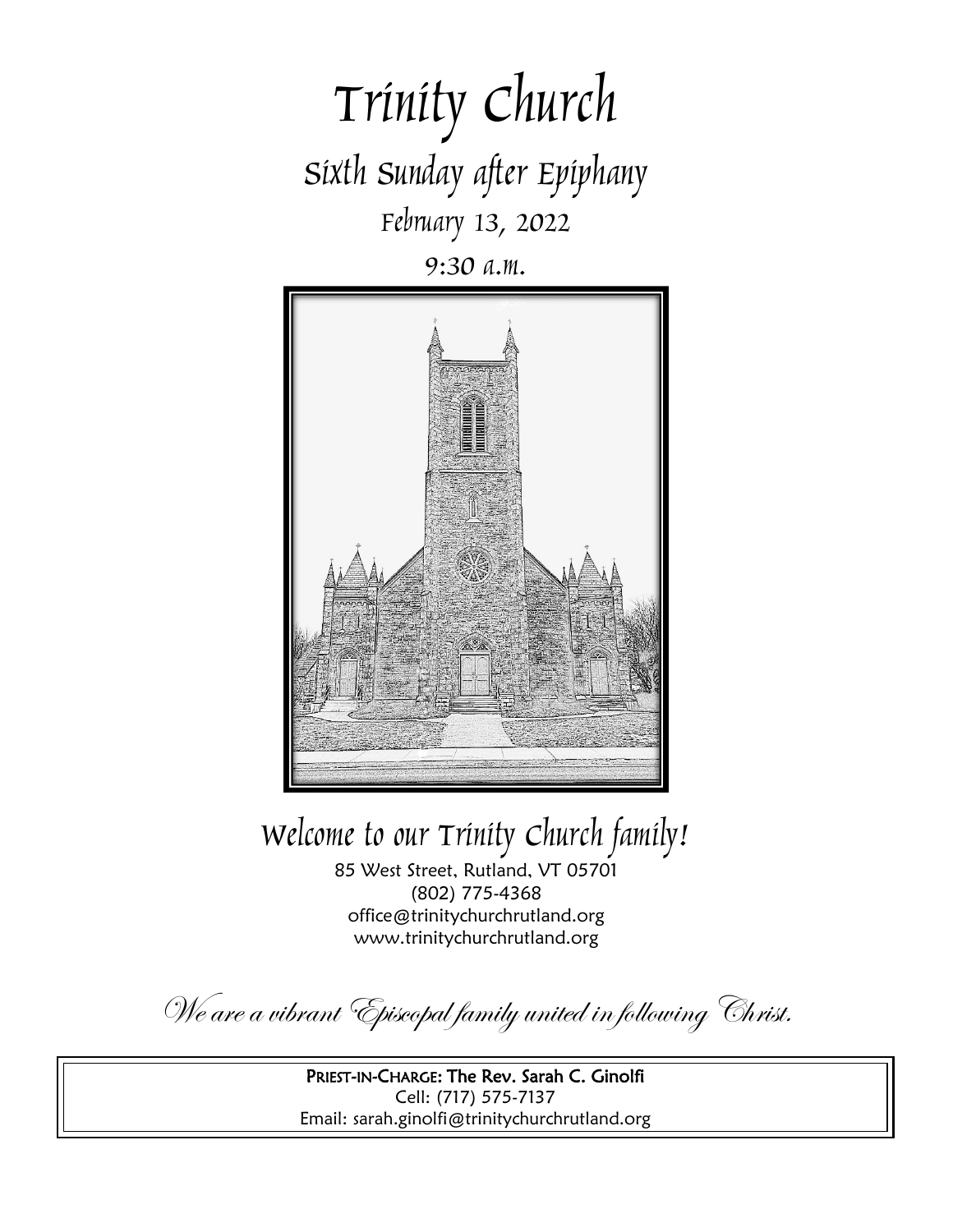## Announcements

Precautions Required for In-Person Worship—With the increase of COVID-19 cases in Vermont and nationwide and for the safety of our Trinity family, we are now requiring that face masks be worn in church and that seating spacing be more strictly followed. If you do not have a mask, please ask the ushers for one. Please use the pews marked with green tape.

Outreach and Evangelism Meeting Today—The O&E Team will meet in the Brinckerhoff Room following worship this morning. All are invited and welcome! Please join us.

Community Luncheon—The next luncheon will be Saturday, Feb. 19. Chili is on the menu for this month, and will be served in a "drive thru / take out" manner beginning at 11:30am. If you'd like to help, please speak with Sarah Danner, Rich Jones, or Larry Jensen.

Lectio Divina—The Daughters of the King invite you to join them in a regular Zoom meeting online at 10:30a.m. every 4th Thursday of the month beginning Feb. 24 for Lectio Divina. Lectio Divina is a contemplative way of studying the Bible and other Holy works. Please contact the office of your interest so we can email you a link to the Zoom meeting.

Altar Flowers Through Epiphany—Sunday, Feb. 20 and Sunday, Feb. 27 are available for memorials or celebrations. If you'd like to remember a loved one or celebrate a special occasion, please contact Wendy in the church office. Weekly flowers are provided by Garland's Park Place Florist and cost \$50 total for the two bouquets.

Trinity's Mailing Address—Our mailing address has returned to 85 West Street, Rutland, VT 05701. Please send any correspondence to our physical address as we are no longer subscribing to a Post Office box.

Community Cupboard Challenge—Green Mountain Power is sponsoring a matching campaign to support The Community Cupboard. During the month of February, GMP will add \$10 to every donation of \$10 or more. Contributions can be made by check (Rutland Community Cupboard, 65 River St, Rutland, VT 05701) or securely online at www.rutlandcommunitycupboard.org/fundraising-efforts.

Forward Day by Day—The Feb.-April issue of Forward Day by Day can be picked up in the chapel narthex.



\*\*\*\*\*\*\*

Our Staff: Priest-in-Charge, the Rev. Sarah Ginolfi; treasurer, Linda Fay; Parish Administrator, Wendy Grace; Music Director, John Riddle; Sexton, Jeff Zoesch

Our Vestry: Senior Warden, Fern Fryer; Junior Warden, Jay Slenker; Members: Melissa Alarie; Lisa F. Boerner; Elizabeth Bushey; Kathy Hall; Rich Jones; David Thurmer; Holly Webb

Today's Liturgical Assistants: Altar Guild—Sue Patrick, Brenda Thurmer, Lisa Boerner, Lisa Frankel-Boerner; Chalice Assistant—Fern Fryer; Old Testament Reader—Lisa Boerner; Epistle Reader—Wendy Grace; Intercessor—Marc Brierre; Ushers—Larry Patrick, Marc Brierre; Live Stream Tech—Dana Peterson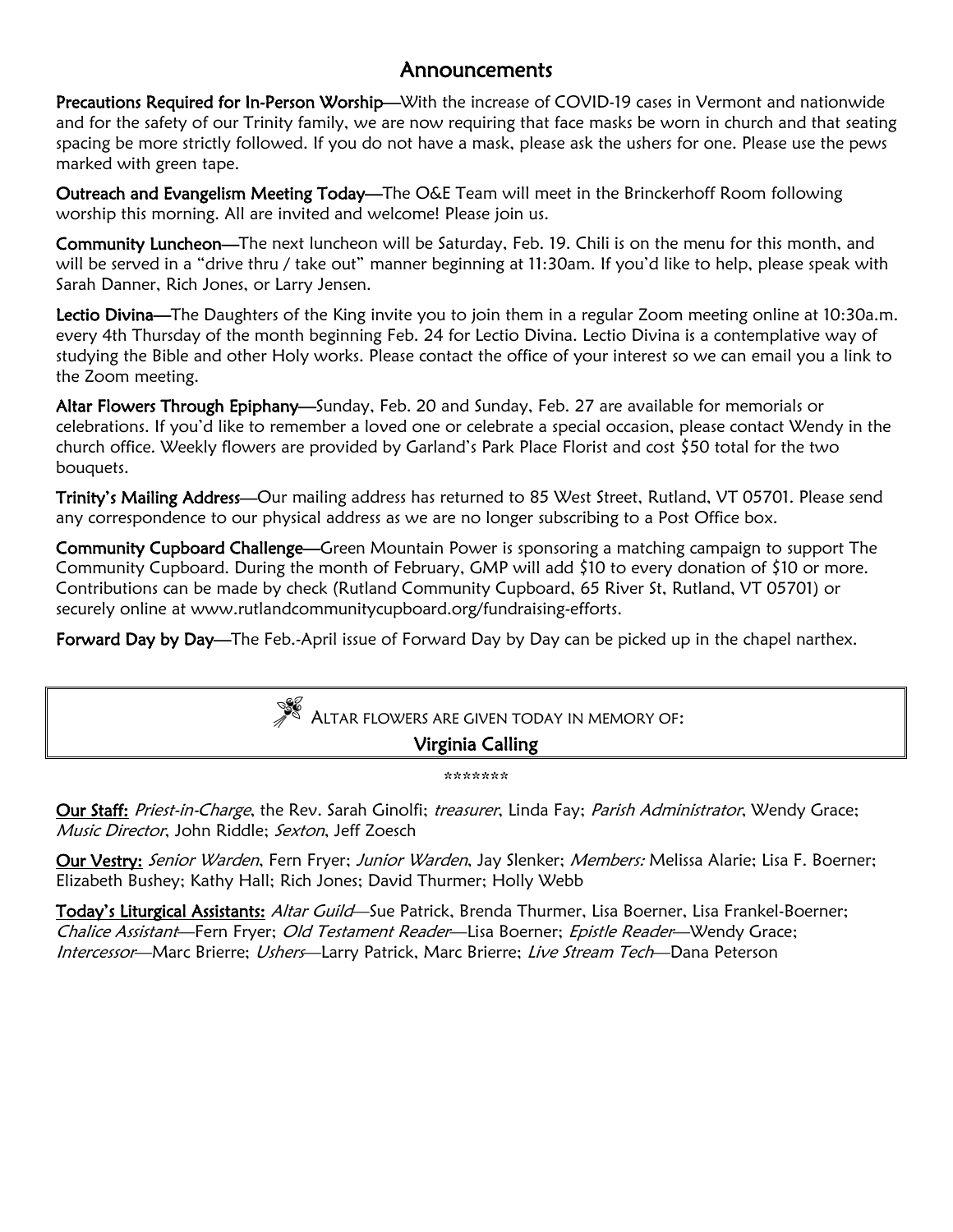# 9:30 a.m. Sixth Sunday after Epiphany – Holy Eucharist

## The Invitatory

Prelude **Fugue** Fugue **Fugue** Arthur Honegger

Processional Hymn #538 God of mercy, God of grace

### Opening Sentences

Officiant: Blessed be God: Father, Son, and Holy Spirit.

People: And blessed be his kingdom, now and for ever. Amen.

Officiant: Almighty God, to you all hearts are open, all desires known, and from you no secrets are hid: Cleanse the thoughts of our hearts by the inspiration of your Holy Spirit, that we may perfectly love you, and worthily magnify your holy Name; through Christ our Lord. Amen.

Gloria in Excelsis *(service music is found at the front of the hymnal)* S 277

### The Collect of the Day

Officiant: The Lord be with you. People: And also with you. Officiant: Let us pray.

O God, the strength of all who put their trust in you: Mercifully accept our prayers; and because in our weakness we can do nothing good without you, give us the help of your grace, that in keeping your commandments we may please you both in will and deed; through Jesus Christ our Lord, who lives and reigns with you and the Holy Spirit, one God, for ever and ever. Amen.

# The Word of the Lord

Lessons of the Day

First Reading Jeremiah 17:5-10

Reader: A reading from the book of Jeremiah.

Thus says the Lord: Cursed are those who trust in mere mortals and make mere flesh their strength, whose hearts turn away from the Lord. They shall be like a shrub in the desert, and shall not see when relief comes. They shall live in the parched places of the wilderness, in an uninhabited salt land. Blessed are those who trust in the Lord, whose trust is the Lord. They shall be like a tree planted by water, sending out its roots by the stream. It shall not fear when heat comes, and its leaves shall stay green; in the year of drought it is not anxious, and it does not cease to bear fruit. The heart is devious above all else; it is perverse— who can understand it? I the Lord test the mind and search the heart, to give to all according to their ways, according to the fruit of their doings.

The Word of the Lord.

People: Thanks be to God.

Psalm Psalm 1

Officiant: Please join me in reciting Psalm 1. The congregation will respond on the even numbered, italicized verses.

1 Happy are they who have not walked in the counsel of the wicked, \* nor lingered in the way of sinners, nor sat in the seats of the scornful!

2 Their delight is in the law of the Lord, \* and they meditate on his law day and night.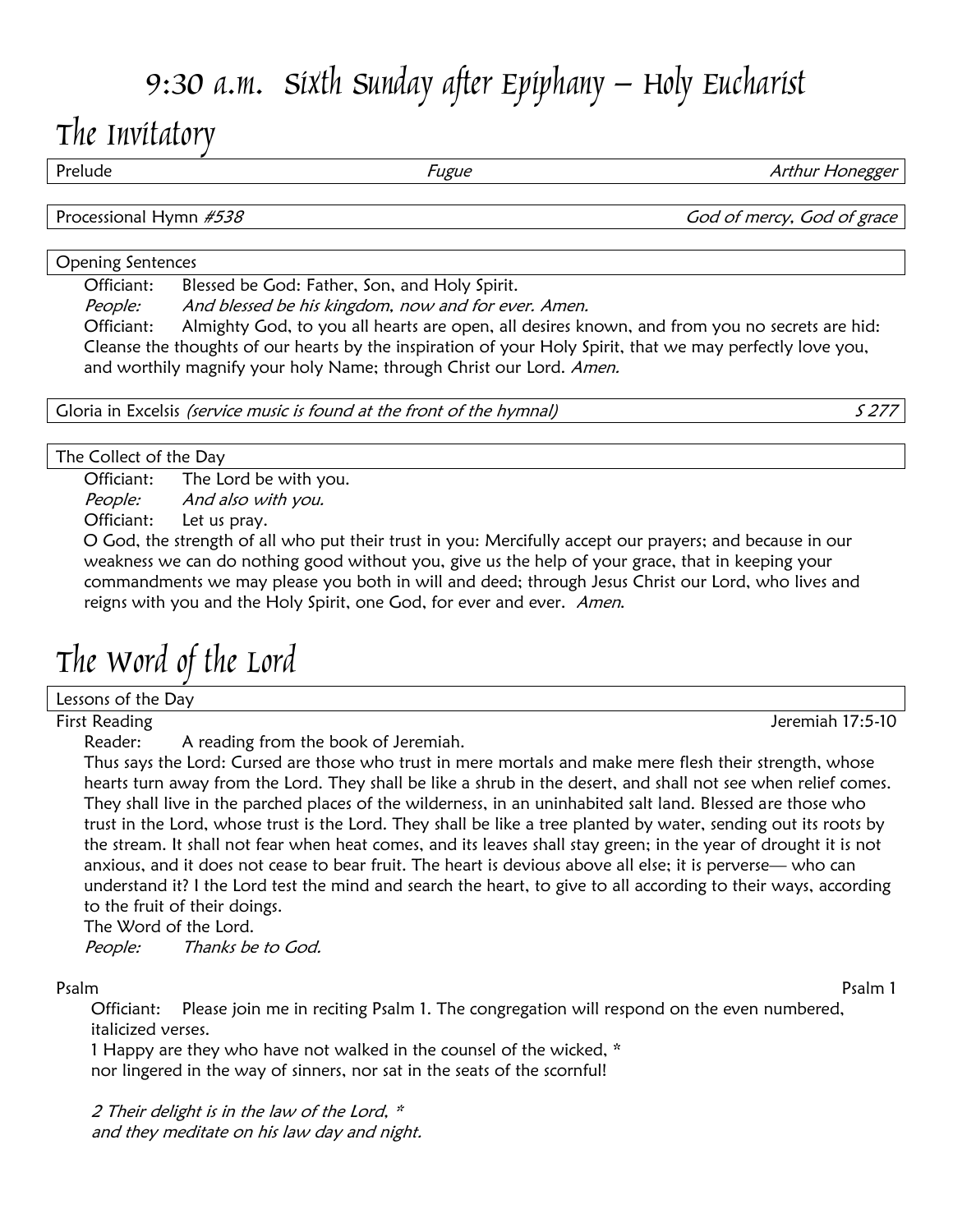3 They are like trees planted by streams of water, bearing fruit in due season, with leaves that do not wither; \* everything they do shall prosper.

4 It is not so with the wicked: \* they are like chaff which the wind blows away.

5 Therefore the wicked shall not stand upright when judgment comes, \* nor the sinner in the council of the righteous.

6 For the Lord knows the way of the righteous, \* but the way of the wicked is doomed.

Reader: A reading from the first letter to the Corinthians.

Now if Christ is proclaimed as raised from the dead, how can some of you say there is no resurrection of the dead? If there is no resurrection of the dead, then Christ has not been raised; and if Christ has not been raised, then our proclamation has been in vain and your faith has been in vain. We are even found to be misrepresenting God, because we testified of God that he raised Christ--whom he did not raise if it is true that the dead are not raised. For if the dead are not raised, then Christ has not been raised. If Christ has not been raised, your faith is futile and you are still in your sins. Then those also who have died in Christ have perished. If for this life only we have hoped in Christ, we are of all people most to be pitied. But in fact Christ has been raised from the dead, the first fruits of those who have died. The Word of Lord.

People: Thanks be to God.

Sequence Hymn  $#542$ 

### Gospel Luke 6:17-26

Officiant: The Holy Gospel of our Lord Jesus Christ according to Luke. People: Glory to you, Lord Christ.

Jesus came down with the twelve apostles and stood on a level place, with a great crowd of his disciples and a great multitude of people from all Judea, Jerusalem, and the coast of Tyre and Sidon. They had come to hear him and to be healed of their diseases; and those who were troubled with unclean spirits were cured. And all in the crowd were trying to touch him, for power came out from him and healed all of them. Then he looked up at his disciples and said: "Blessed are you who are poor, for yours is the kingdom of God. "Blessed are you who are hungry now, for you will be filled. "Blessed are you who weep now, for you will laugh. "Blessed are you when people hate you, and when they exclude you, revile you, and defame you on account of the Son of Man. Rejoice in that day and leap for joy, for surely your reward is great in heaven; for that is what their ancestors did to the prophets." "But woe to you who are rich, for you have received your consolation. "Woe to you who are full now, for you will be hungry. "Woe to you who are laughing now, for you will mourn and weep. "Woe to you when all speak well of you, for that is what their ancestors did to the false prophets."

The Gospel of the Lord.

People: Praise to you, Lord Christ.

Sermon The Rev. Sarah Ginolfi

Second Reading 15:12-20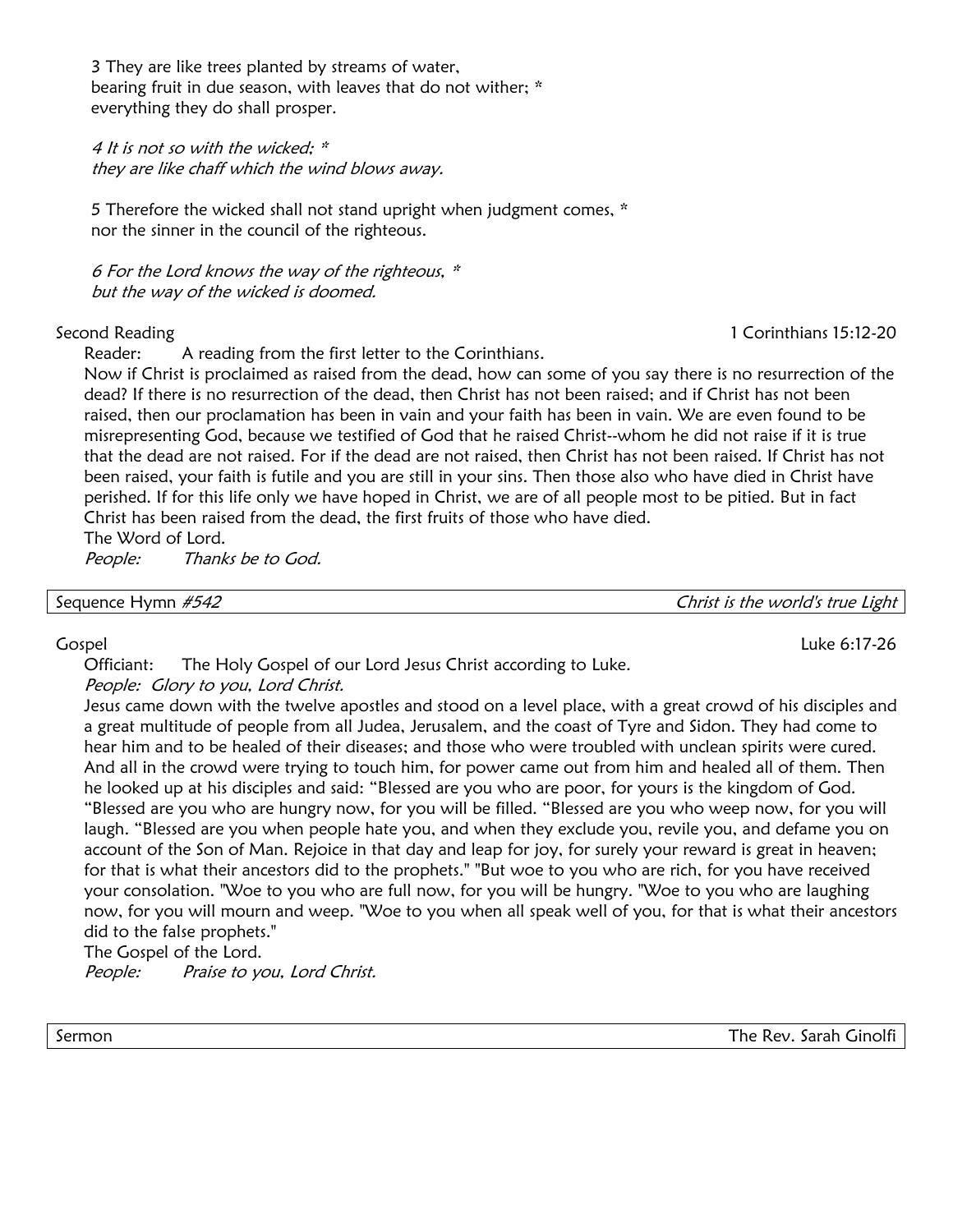The Nicene Creed (Congregation)

Officiant: Please join me in saying the Nicene Creed.

People: We believe in one God, the Father, the Almighty, maker of heaven and earth, of all that is, seen and unseen.

> We believe in one Lord, Jesus Christ, the only Son of God, eternally begotten of the Father, God from God, Light from Light, true God from true God, begotten, not made, of one Being with the Father. Through him all things were made. For us and for our salvation he came down from heaven: by the power of the Holy Spirit he became incarnate from the Virgin Mary, and was made man. For our sake he was crucified under Pontius Pilate; he suffered death and was buried. On the third day he rose again in accordance with the Scriptures; he ascended into heaven and is seated at the right hand of the Father. He will come again in glory to judge the living and the dead, and his kingdom will have no end. We believe in the Holy Spirit, the Lord, the giver of life, who proceeds from the Father and the Son. With the Father and the Son he is worshiped and glorified. He has spoken through the Prophets. We believe in one holy catholic and apostolic Church. We acknowledge one baptism for the forgiveness of sins. We look for the resurrection of the dead, and the life of the world to come. Amen.

Intercession Prayers and Confession Reader: Dear God, we seek to follow your will. Guide us as we deepen in spirituality, grow in compassion, and be your courageous hope in the world. Father, we pray for your holy Catholic Church. We pray for The Episcopal Church of Japan; Christ Church, Bethel; the Rev. Shelie Richardson and the Lay Ministry Support Team. People: That we all may be one. Reader: Grant that every member of the Church may truly and humbly serve you; People: That your Name may be glorified by all people. Reader: We pray for all bishops, priests, and deacons. We pray especially for Justin, Archbishop of Canterbury; Michael, our Presiding Bishop; Shannon, our Bishop; and Sarah, our priest. People: That they may be faithful ministers of your Word and Sacraments. Reader: We pray for all who govern and hold authority in the nations of the world; People: That there may be justice and peace on the earth. Reader: Give us grace to do your will in all that we undertake; People: That our works may find favor in your sight. Reader: We pray for all victims of violence; for those persecuted for race or gender; for all suffering financial hardship. We remember those commended to us, especially Gary and Elaine, Dennis, Rodney, John, Meg, Mike, Emily, Eric, Mona, Harriet, Mary Ann. Have compassion on those who suffer from any grief or trouble; People: That they may be delivered from their distress. Reader: Give to the departed eternal rest, especially Virginia Calling for whom the altar flowers have been given. People: Let light perpetual shine upon them. Reader: We praise you for your saints who have entered into joy; People: May we also come to share in your heavenly kingdom. Reader: Praise God for those in every generation in whom Christ has been honored. We pray for parishioners celebrating birthdays and anniversaries, especially Dot & Jim Harder, Donna & Tad Kemnitzer, Dorothy & Frank Mainolfi, Patty & David Searles, Mike Cavacas, Emily Huebner Dehn, Dorothy Mainolfi, Ann Singiser, Joanne Williamson, Elizabeth Hall, Mary Pratt, Carrie Allen, Drew Peterson. Pray that we may have grace to glorify Christ in our own day. Silence.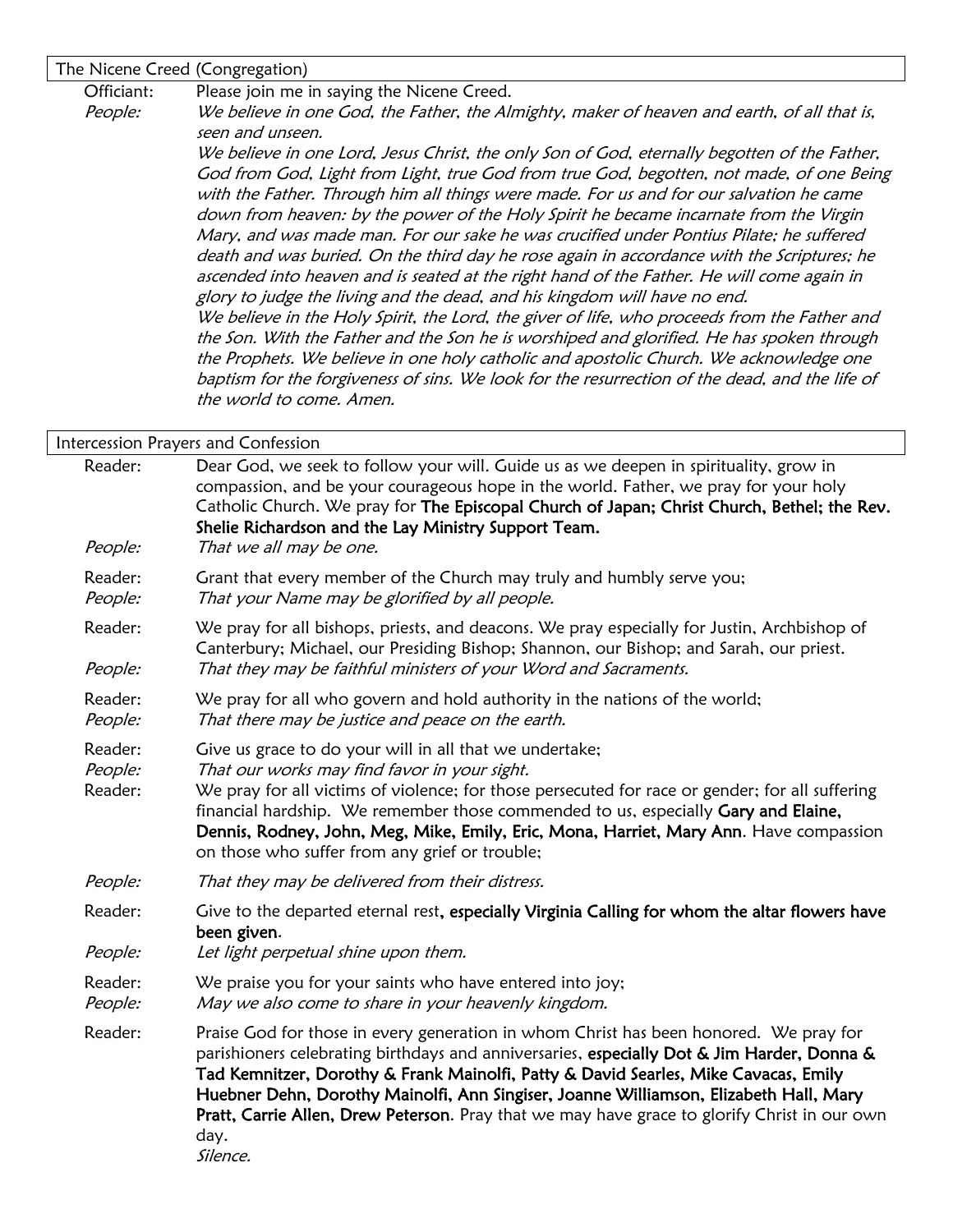Celebrant: Look with pity, O heavenly Father, upon the people in this land who live with injustice, terror, disease, and death as their constant companions. Have mercy upon us. Help us to eliminate our cruelty to these our neighbors. Strengthen those who spend their lives establishing equal protection of the law and equal opportunities for all. And grant that every one of us may enjoy a fair portion of the riches of this land; through Jesus Christ our Lord. Amen.

### The Confession and Absolution

Celebrant: Let us confess our sins against God and our neighbor.

All: Most merciful God, we confess that we have sinned against you in thought, word, and deed, by what we have done, and by what we have left undone. We have not loved you with our whole heart; we have not loved our neighbors as ourselves. We are truly sorry and we humbly repent. For the sake of your Son Jesus Christ, have mercy on us and forgive us; that we may delight in your will, and walk in your ways, to the glory of your Name. Amen. Celebrant: Almighty God have mercy on you, forgive you all your sins through our Lord Jesus Christ, strengthen you in all goodness, and by the power of the Holy Spirit keep you in eternal life. Amen.

### The Peace

Celebrant: The peace of the Lord be always with you. People: And also with you.

Thank you for remaining in your place for the passing of the peace.

In these times, you may exchange the peace through eye contact with a wave, a bow, a smile, or whatever motion you grow to embrace in this adapted practice.

### Announcements

All may come up the center aisle to receive Communion. Alert an usher if you wish to receive communion in your seat. The priest will distribute the bread and the wine in "kits" that we will consume together once all are served. Those wishing to receive a blessing instead of Communion are invited to cross their arms as a signal to the priest. Also, for various reasons, some opt to receive communion in "one kind" i.e. only the bread or only the wine. Communion in "one kind" still constitutes the full receipt of Communion. Let those serving Communion know if this is your preference upon arrival to the railing.

Thank you for your financial commitment to the life of Trinity Church. Your gift helps our church family spread God's love and joy in the world! Offering plates are located at the top of the center aisle on the way to the altar as well as near the center exit doors.

Offertory Hymn #605 What does the Lord require

# The Holy Communion

| The Great Thanksgiving |                                                                                                                                                                                                                                                                                                                                                                                      |  |
|------------------------|--------------------------------------------------------------------------------------------------------------------------------------------------------------------------------------------------------------------------------------------------------------------------------------------------------------------------------------------------------------------------------------|--|
| Celebrant:             | The Lord be with you.                                                                                                                                                                                                                                                                                                                                                                |  |
| People:                | And also with you.                                                                                                                                                                                                                                                                                                                                                                   |  |
| Celebrant:             | Lift up your hearts.                                                                                                                                                                                                                                                                                                                                                                 |  |
| People:                | We lift them to the Lord.                                                                                                                                                                                                                                                                                                                                                            |  |
| Celebrant:             | Let us give thanks to the Lord our God.                                                                                                                                                                                                                                                                                                                                              |  |
| People:                | It is right to give him thanks and praise.                                                                                                                                                                                                                                                                                                                                           |  |
| Celebrant:             | It is right, and a good and joyful thing, always and everywhere to give thanks to you, Father<br>Almighty, Creator of heaven and earth, because in the mystery of the Word made flesh, you<br>have caused a new light to shine in our hearts, to give the knowledge of your glory in the<br>face of your son Jesus Christ our Lord. Therefore we praise you, joining our voices with |  |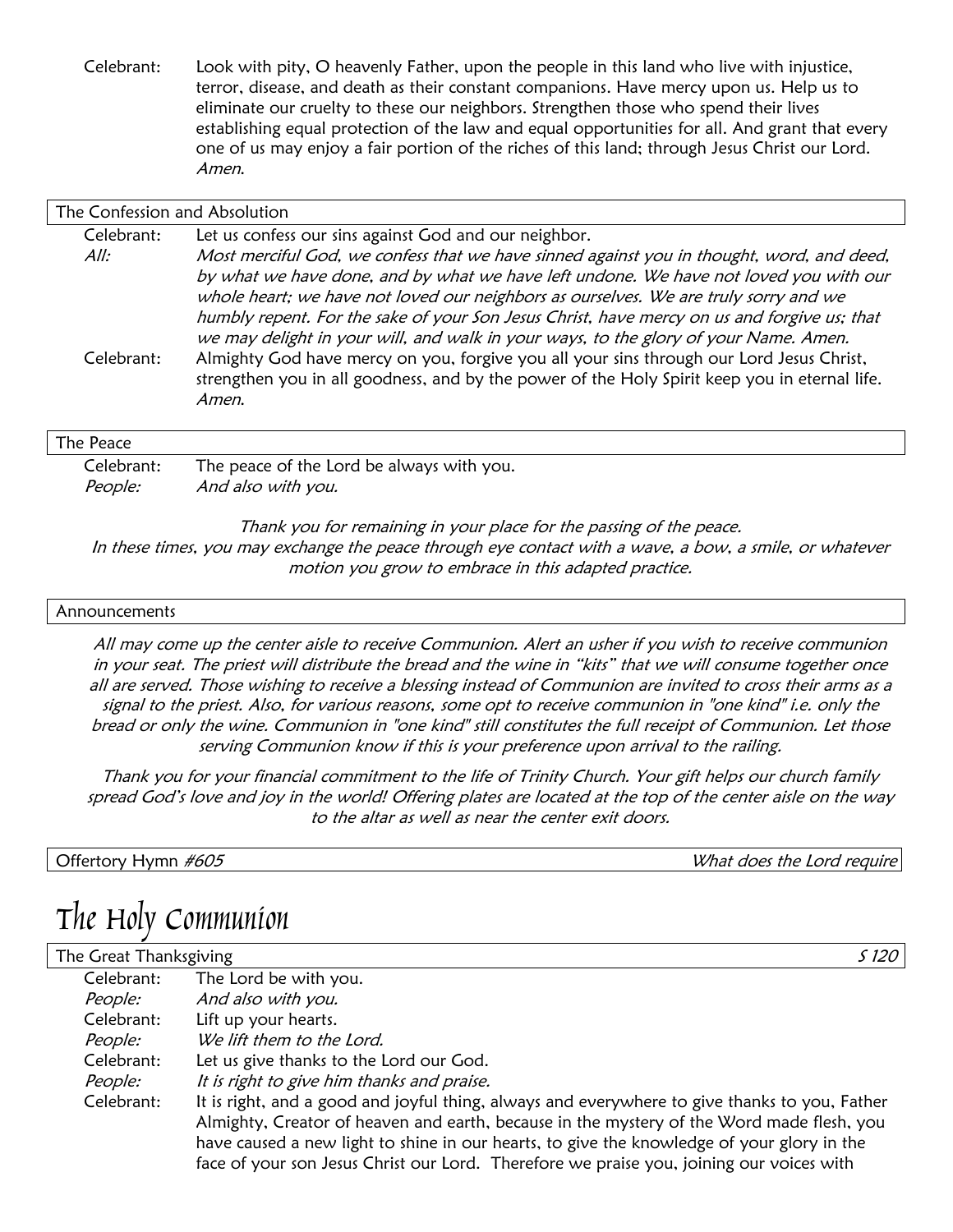Angels and Archangels and with all the company of heaven, who for ever sing this hymn to proclaim the glory of your Name:

| Sanctus           | S 124                                                                                                                                                                                         |
|-------------------|-----------------------------------------------------------------------------------------------------------------------------------------------------------------------------------------------|
| All:              | Holy, Holy, Holy Lord, God of power and might,                                                                                                                                                |
|                   | heaven and earth are full of your glory.                                                                                                                                                      |
|                   | Hosanna in the highest.                                                                                                                                                                       |
|                   | Blessed is he who comes in the name of the Lord.                                                                                                                                              |
|                   | Hosanna in the highest.                                                                                                                                                                       |
|                   | Eucharistic Prayer A (People stand or kneel as able.)                                                                                                                                         |
| Celebrant:        | Holy and gracious Father: In your infinite love you made us for yourself, and, when we had                                                                                                    |
|                   | fallen into sin and become subject to evil and death, you, in your mercy, sent Jesus Christ,                                                                                                  |
|                   | your only and eternal Son, to share our human nature, to live and die as one of us, to                                                                                                        |
|                   | reconcile us to you, the God and Father of all. He stretched out his arms upon the cross, and                                                                                                 |
|                   | offered himself, in obedience to your will, a perfect sacrifice for the whole world.                                                                                                          |
|                   | On the night he was handed over to suffering and death, our Lord Jesus Christ took bread;                                                                                                     |
|                   | and when he had given thanks to you, he broke it, and gave it to his disciples, and said,                                                                                                     |
|                   | "Take, eat: This is my Body, which is given for you. Do this for the remembrance of me."                                                                                                      |
|                   | After supper he took the cup of wine; and when he had given thanks, he gave it to them, and<br>said, "Drink this, all of you: This is my Blood of the new Covenant, which is shed for you and |
|                   | for all for the forgiveness of sins. Whenever you drink it, do this for the remembrance of me."                                                                                               |
|                   | Therefore we proclaim the mystery of faith:                                                                                                                                                   |
| All:              | Christ has died.                                                                                                                                                                              |
|                   | Christ is risen.                                                                                                                                                                              |
|                   | Christ will come again.                                                                                                                                                                       |
| Celebrant:        | We celebrate the memorial of our redemption, O Father, in this sacrifice of praise and                                                                                                        |
|                   | thanksgiving. Recalling his death, resurrection, and ascension, we offer you these gifts.                                                                                                     |
|                   | Sanctify them by your Holy Spirit to be for your people the Body and Blood of your Son, the                                                                                                   |
|                   | holy food and drink of new and unending life in him. Sanctify us also that we may faithfully                                                                                                  |
|                   | receive this holy Sacrament, and serve you in unity, constancy, and peace; and at the last day                                                                                                |
|                   | bring us with all your saints into the joy of your eternal kingdom. All this we ask through                                                                                                   |
|                   | your Son Jesus Christ: By him, and with him, and in him, in the unity of the Holy Spirit all<br>honor and glory is yours, Almighty Father, now and for ever. AMEN.                            |
|                   |                                                                                                                                                                                               |
| The Lord's Prayer |                                                                                                                                                                                               |
| Celebrant:        | And now, as our Savior Christ has taught us, we are bold to say,                                                                                                                              |
| All:              | Our Father, who art in heaven, hallowed be thy Name, thy kingdom come, thy will be done,                                                                                                      |
|                   | on earth as it is in heaven. Give us this day our daily bread. And forgive us our trespasses, as                                                                                              |
|                   | we forgive those who trespass against us. And lead us not into temptation, but deliver us                                                                                                     |
|                   | from evil. For thine is the kingdom, and the power, and the glory, for ever and ever. Amen.                                                                                                   |
| The Fraction      |                                                                                                                                                                                               |
| Celebrant:        | Alleluia, Christ our Passover is sacrificed for us.                                                                                                                                           |
| People:           | Therefore, let us keep the feast. Alleluia!                                                                                                                                                   |
|                   |                                                                                                                                                                                               |
|                   |                                                                                                                                                                                               |

## The Invitation

Celebrant: The Gifts of God for the People of God. Take them in remembrance that Christ died for you, and feed on him in your hearts by faith, with thanksgiving.